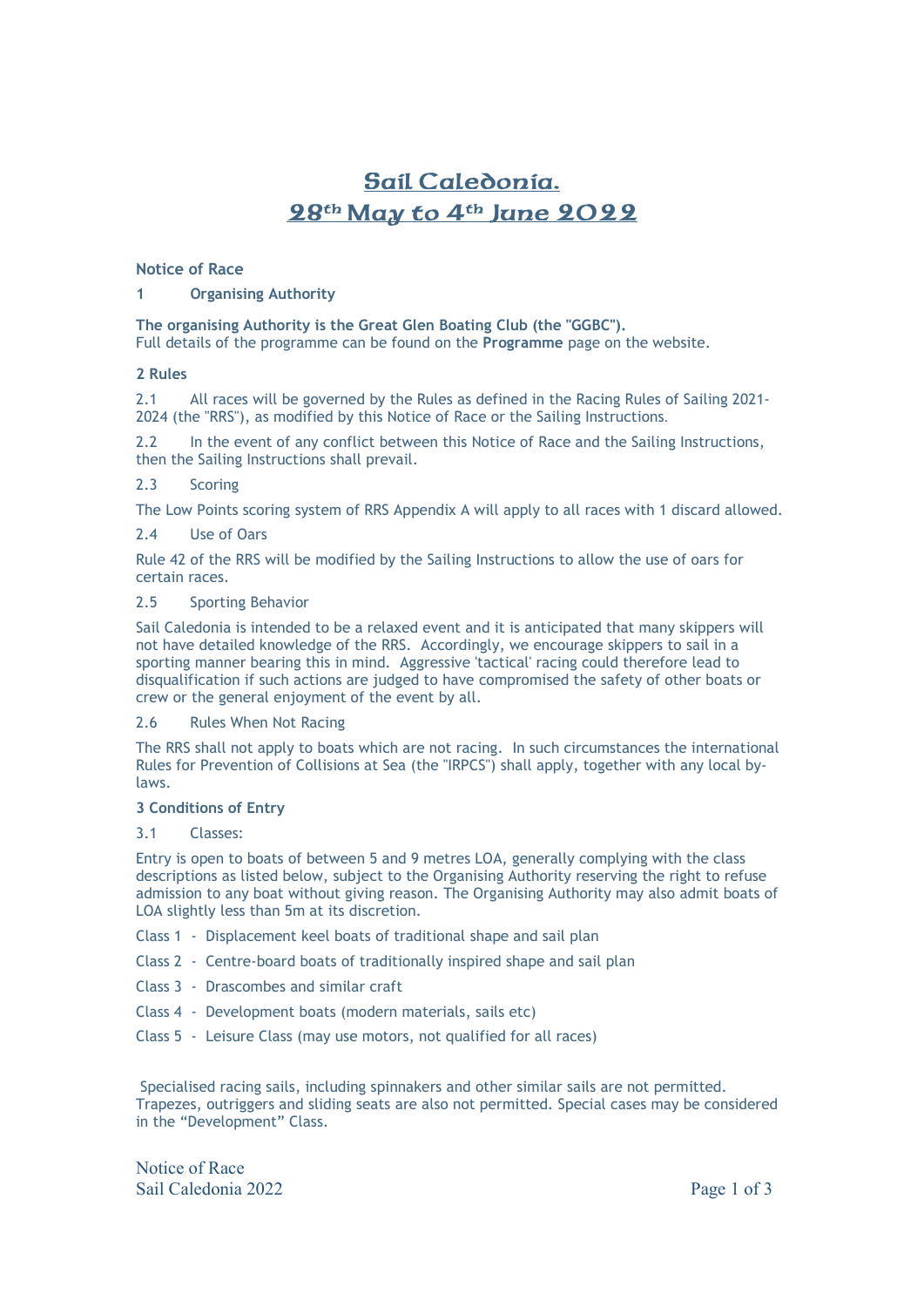The Organising Authority reserves the right to allocate a boat to any particular class on the basis of anticipated or actual performance in the interests of promoting close competition, and to split any class.

## 3.2 Entry Fees. **See the Booking page on the website**.

#### 3.3 Application for Entry

Applications for entry should be made by completing the application form which can be downloaded from the Booking page.

Applicants will be advised of acceptance within 4 weeks of application. Upon acceptance, a non-refundable deposit will be payable in order to secure a place on Sail Caledonia. The balance of the entry fee is due no later than 8 weeks prior to the start of the event. In the event of cancellation by the entrant later than this date, the full fee remains due and payable.

#### 3.4 Registration

The Responsible Person for each boat will be required to register upon arriving at Sail Caledonia at which time they must produce evidence of insurance cover to comply with 3.3. No boat will be allowed to participate in any part of Sail Caledonia without the registration process having been completed to the satisfaction of the Organising Authority.

## **4 Sailing Instructions**

Sailing instructions for all races will be sent out to applicants on acceptance of their entry and confirmed at daily briefings during the event.

# **5 Safety & Risk**

#### 5.1 Responsibility for Safety

Whilst the Organising Authority may on request provide information and advice to assist entrants with planning for the event, and will provide patrol boat cover during racing and rallying, they can not and will not take responsibility for the safety of individual boats and their crews.

Accordingly, entrants to Sail Caledonia should be entirely satisfied that, barring exceptional circumstances, they will be able to compete in the racing and complete the navigation of the lochs and canal reaches without assistance.

Each boat shall have a designated Responsible Person of a minimum of 18 years of age who shall be entirely responsible to the Organising Authority for the conduct and safety of the boat, whether afloat or ashore and nothing, whether on this Notice of Race, or the Sailing Instructions, or anywhere else, shall reduce this responsibility. The name of the responsible person shall be advised to the Organising Authority during registration.

It is for the Responsible Person to decide whether the boat is fit to sail in the conditions in which it will find itself. By launching or setting out for the race/rally area or by starting or continuing in any part of Sail Caledonia the Responsible Person confirms that the boat is fit for those conditions and that the crew has sufficient equipment, experience and fitness to participate safely in the respective part of Sail Caledonia.

The Organising Authority reserves the right to disqualify a boat from a particular race or from the remainder of Sail Caledonia in circumstances where they consider that the actions of the person in charge (including starting or continuing in a race) pose a danger to the boat, it's crew or others. The procedures for dealing with such events will be set out in the Sailing Instructions. Competitors should note that unsafe conduct can also lead to suspension of their licence from Scottish Canals to use the Caledonia Canal.

Notice of Race Sail Caledonia 2022 **Page 2 of 3**